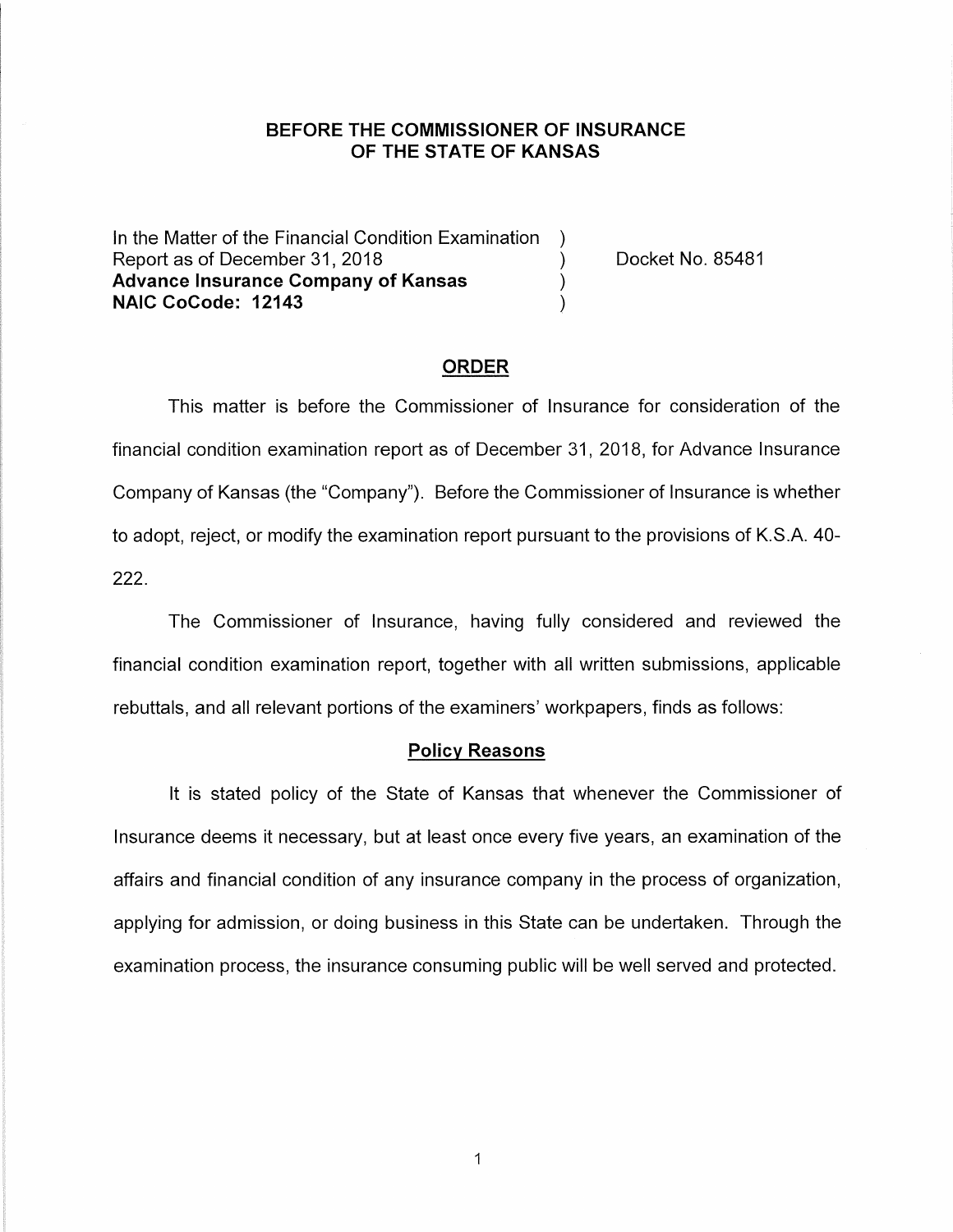### **Findings of Fact**

1. The Commissioner has jurisdiction over this matter pursuant to K.S.A. 40- 222.

2. The Kansas Insurance Department (the "Department") undertook an examination of Advance Insurance Company of Kansas and completed that examination on June 24, 2020.

3. On July 9, 2020, the examiner-in-charge tendered and filed with the Department a verified written report of the examination within thirty (30) days following completion of the examination.

4. Following receipt of the verified report, the Department transmitted the report to Advance Insurance Company of Kansas on August 7, 2020, with a duly executed notice advising the Company of its opportunity to prepare and submit to the Department a written submission or rebuttal with respect to any and all matters contained in the report. The Department further advised the Company that any written submission or rebuttal needed to be filed with the Department no later than thirty (30) days after receipt of the verified report.

5. Advance Insurance Company of Kansas filed a written rebuttal to the verified report on September 8, 2020. On September 23, 2020, the Department provided a modified version of the verified report to the Company, which addressed the items noted in the written rebuttal. The Company accepted the modifications to the verified report on September 23, 2020.

6. Within thirty (30) days of the end of the time period allowed for written submission or rebuttal, the Commissioner of Insurance fully reviewed the report, together

2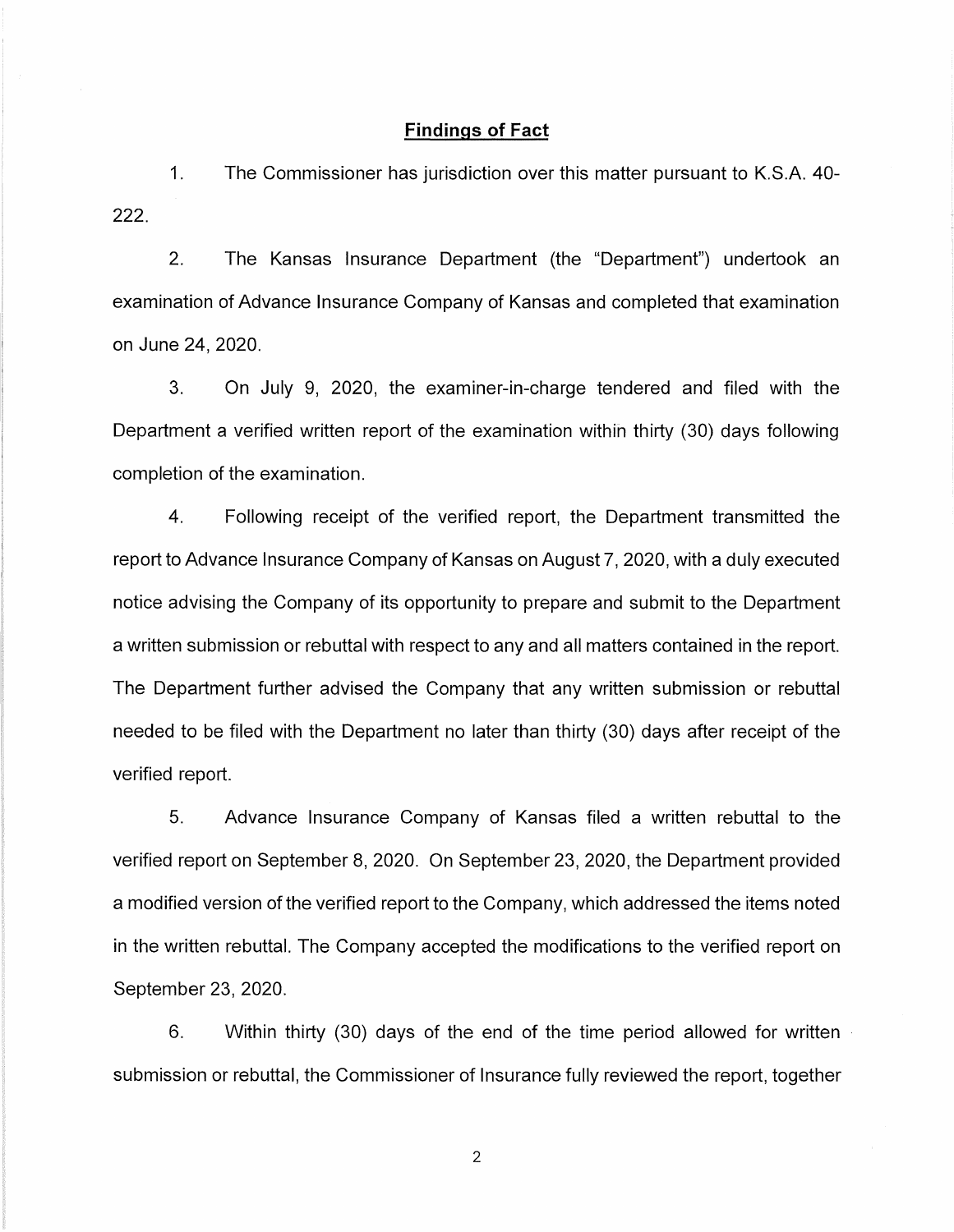with all written submissions and rebuttals provided by Advance Insurance Company of

Kansas. The Commissioner of Insurance further reviewed all relevant workpapers.

7. No other written submissions or rebuttals were submitted by Advance Insurance Company of Kansas.

# **Conclusion of Law**

8. K.S.A. 40-222(k)(2) provides:

"Within 30 days of the end of the period allowed for the receipt of written submissions or rebuttals, the commissioner shall fully consider and review the report, together with any written submissions or rebuttals and any relevant portions of the examiners workpapers and enter an order:

- (A) Adopting the examination report as filed or with modification or corrections. If the examination report reveals that the company is operating in violation of any law, regulation or prior order of the commissioner, the commissioner may order the company to take any action the commissioner considers necessary and appropriate to cure such violations; or
- (8) rejecting the examination report with directions to the examiners to reopen the examination for purposes of obtaining additional data, documentation or information, and refiling pursuant to subsection (k); or
- (C) call and conduct a fact-finding hearing in accordance with K.S.A. 40-281 and amendments thereto for purposes of obtaining additional documentation, data, information and testimony."
- 9. Based upon the Findings of Fact enumerated in paragraphs 1 through 7

above, the financial condition examination report as of December 31, 2018, Advance

Insurance Company of Kansas should be adopted.

10. This Order constitutes the Final Order in this matter.

## **IT IS THEREFORE, BY THE COMMISSIONER OF INSURANCE, ORDERED THAT:**

1. The financial condition examination report as of December 31, 2018, of

Advance Insurance Company of Kansas is adopted.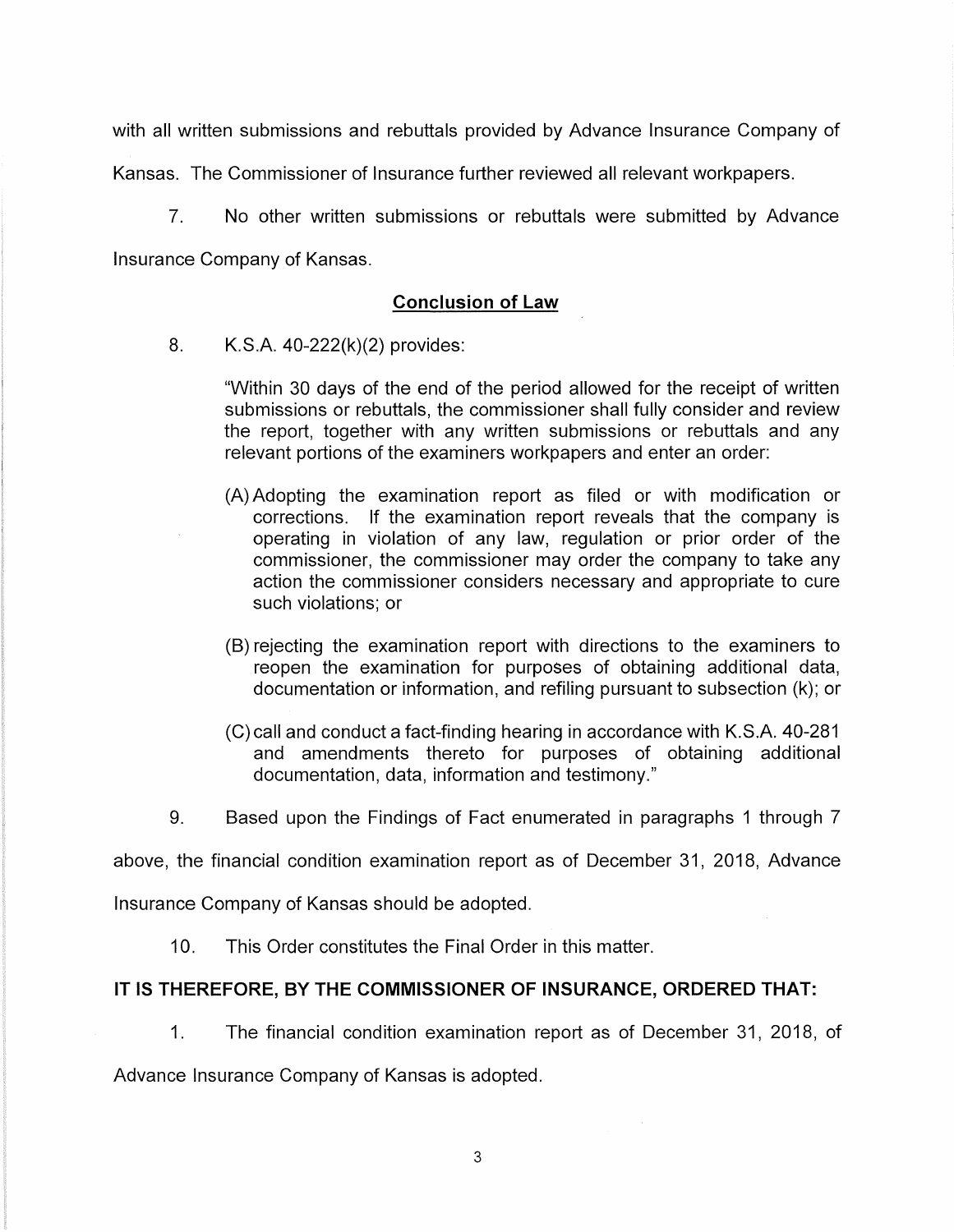2. The Commissioner of Insurance retains jurisdiction over this matter to issue any and all further Orders deemed appropriate or to take such further action necessary to dispose of this matter.

3. Within thirty (30) days of the issuance of the adopted report, the Company shall file affidavits executed by each of its directors stating under oath that they have received a copy of the adopted report and related orders.

4. The Commissioner of Insurance shall hold the content of the examination report as private and confidential information for a period of thirty (30) days. Thereafter, the Commissioner may open the report for public inspection so long as no court of competent jurisdiction has stayed its publication.

IT IS SO ORDERED THIS  $\mathbb{Q}^{\sharp h}$  DAY OF OCTOBER, 2020, IN THE CITY OF **TOPEKA, COUNTY OF SHAWNEE, STATE OF KANSAS.** 



Vicki Schmidt Commissioner of Insurance

Approved by the Kansas Insurance Department Legal Division

Paige Blevins Staff Attorney